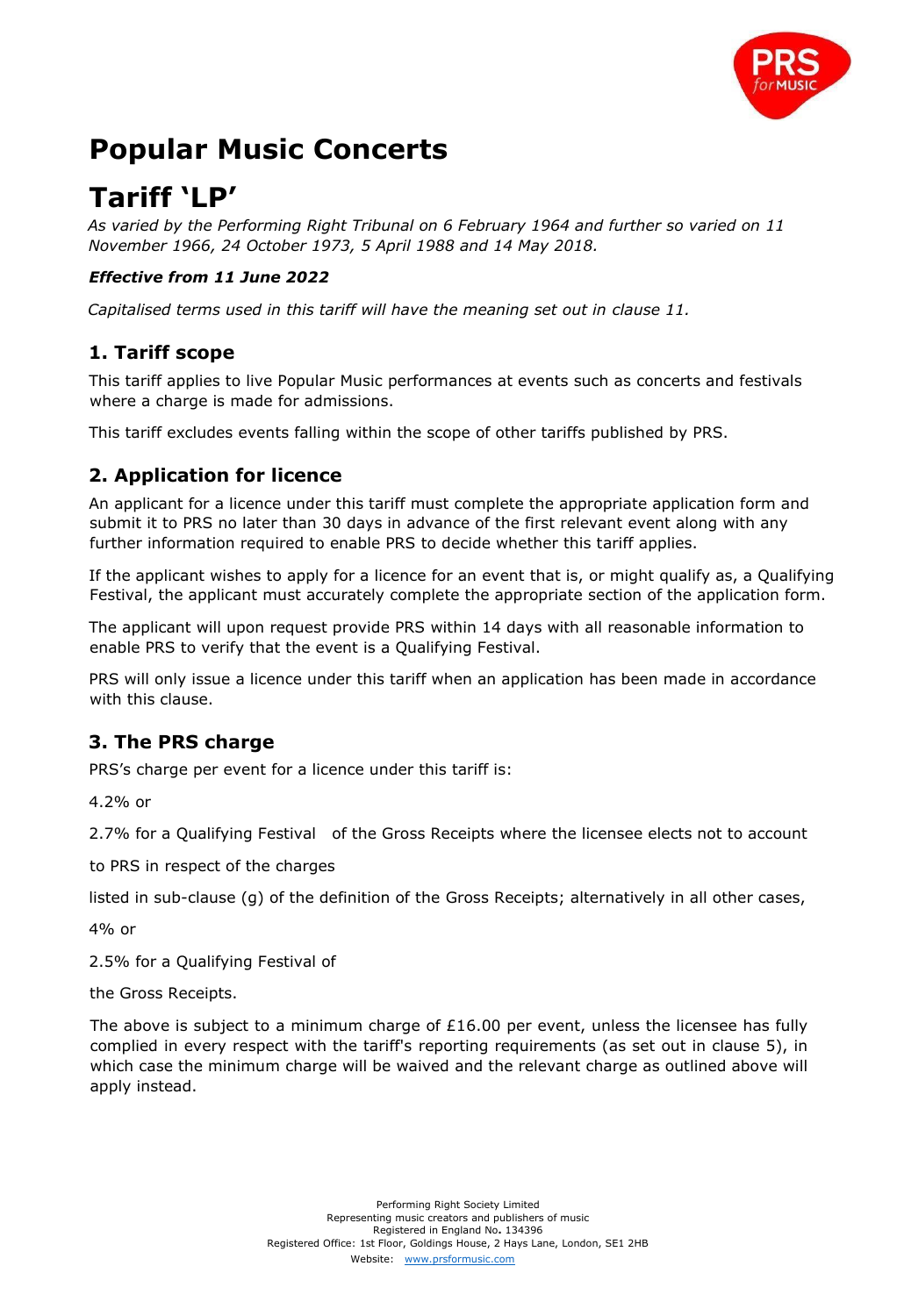# **4. Licence Period**

The duration of any licence under this tariff and the terms of any applicable permit for one-off events shall be as set out in the standard licence terms and conditions. Where there is any conflict between the terms of the standard licence terms and conditions and the terms of this Tariff, the terms of this Tariff shall prevail.

#### **5. Reporting requirements**

Unless otherwise agreed the licensee will, within 30 days of the end of the event, provide in a standardised format the following information:

(i) a set list (or lists) from the event confirming the musical works performed, including the performer(s), title(s) and original artist(s);

(ii) wherever reasonably practical and proportionate, writer(s) and duration of works used at the event; and

(iii) for each and every element of the Gross Receipts (as set out in clause 9 below), full and accurate accounting, on a category by category basis.

By agreement in advance between PRS and the licensee, in relation to specified events, PRS will undertake collection of the set list information specified in (i) and (ii) above subject to appropriate access to the event being granted by the licensee to a designated PRS representative or representatives.

## **6. Audit Rights**

The licensee grants to PRS the right of entry (upon reasonable prior notice and at a mutually agreed time during regular business hours) by PRS's chosen auditor to the licensee's registered office or principal place of business (or as necessary the relevant licensed venue or event) for the purpose of carrying out an audit in accordance with this clause 6.

The licensee will maintain and PRS will be entitled to inspect, by the auditor, the Audit Records. The licensee will retain the Audit Records for each year of the licensee's licence until the earlier of:

- (i) 6 years after the end of the licence year to which they relate; or
- (ii) 2 years after the end of the licence.

The Licensee will make available to the auditor the Audit Records. The auditor will be entitled to inspect and take copies of the information made available, and to carry out such work as is in their reasonable opinion necessary to verify the royalty due to PRS in accordance with this tariff. The licensee will promptly provide the auditor with any assistance reasonably requested in relation to the audit.

The licensee will make available the Audit Records within 30 days of written notice from PRS of an intended audit.

PRS will not require an audit more than once in any calendar year except where an audit has revealed an underpayment of more than 7.5% in the aggregate across the events audited in the relevant calendar year.

PRS will use any information obtained from an audit only for the purposes of verifying the royalty due and will keep such information confidential.

If an audit reveals any under-payment of the royalty then, without prejudice to PRS's other rights (howsoever arising), the licensee shall pay to PRS within 14 days of a written demand:

(i) the amount of the under-payment;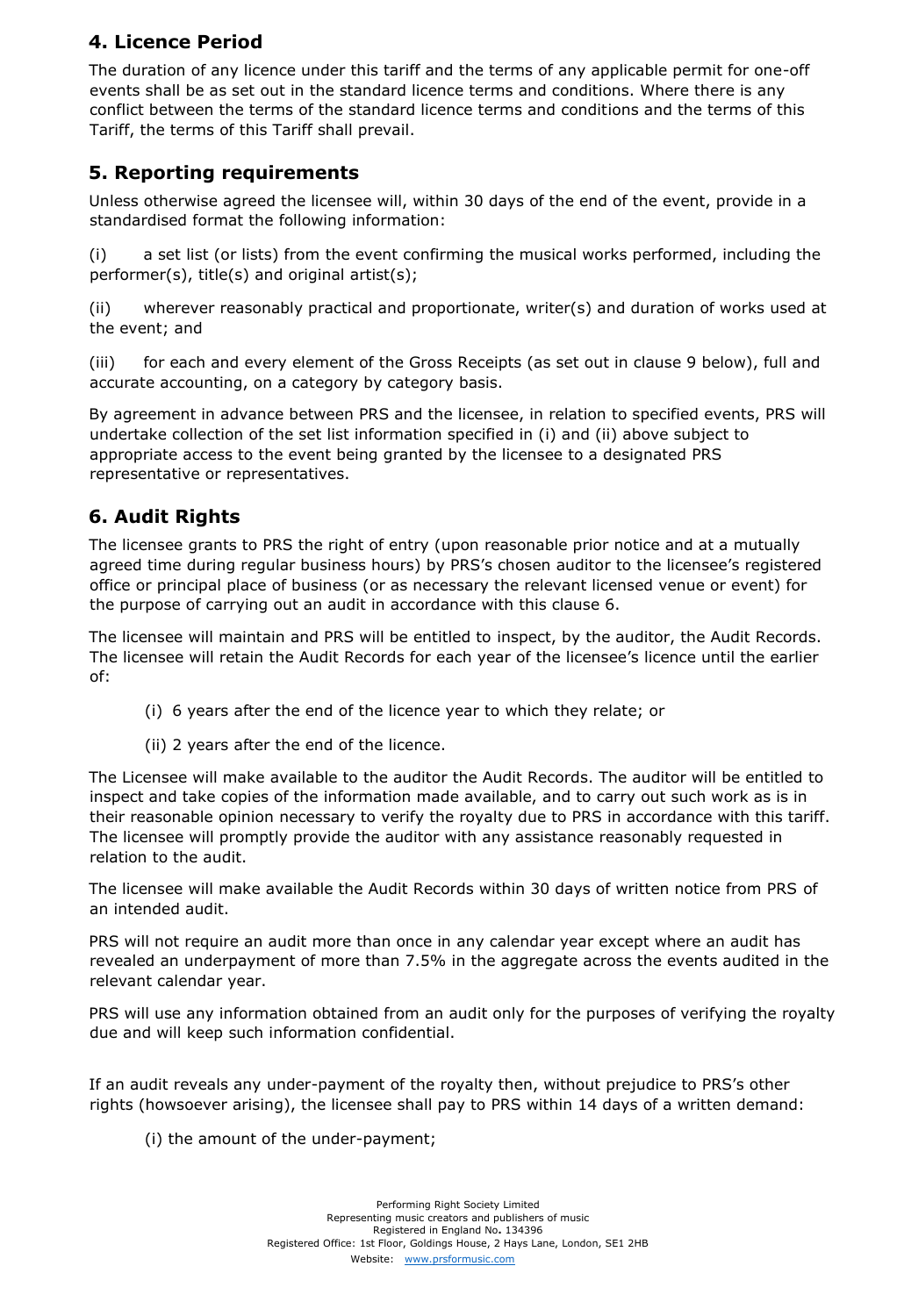- (ii)interest on the amount of the under-payment in accordance with the terms of the licensee's licence; and
- (iii) PRS's reasonable costs of the audit, where the audit reveals that the licensee has underpaid by more than 7.5% of the correct royalty for the calendar year or any other financial period to which the audit relates.

# **7. VAT**

Every licensee under this tariff will pay to PRS Value Added Tax calculated at the relevant rate on the royalty payable.

# **8. Inflation adjustment**

The minimum charge in clause 3 will be adjusted annually for inflation as follows:

*Existing minimum charge* 
$$
* \frac{RPI_{T}}{RPI_{T+1}}
$$
 , where

- (i) RPIT (the numerator) is the Retail Prices Index for the latest month prior to each Tariff Anniversary Date for which an index value is published; and
- (ii) RPIT-1 (denominator) is the corresponding Retail Prices Index value of one year before.

The resulting new charge will be rounded to the nearest pound and the rounded sum will be the minimum charge applied from the Tariff Anniversary Date in each year.

#### **9. Public domain works**

This tariff does not apply to events at which 90% or more of the musical works performed are in the public domain (namely they do not qualify for copyright protection), subject to the following:

(i) The licensee must provide written notice to PRS at least 30 days prior to the event date that their event may fall within the above threshold so that the parties can agree appropriate licensing terms for the event to take effect should the reporting required under 9. (ii) confirm that the threshold has been met; and

(ii) Assuming such terms have been agreed, the licensee must provide to PRS within 30 days of the end of the event complete and accurate details of the title(s) and writer(s) for all musical works performed including public domain works, and any other information reasonably required, in order to confirm that the 90% threshold has been met.

In the event that the licensee has not complied with (i) and (ii) above, the terms of this Tariff LP will apply.

## **10. Direct Licensing Mechanism**

Appendix 2 sets out the mechanism by which PRS will adjust its charge to licensees under this tariff at live events where certain works which would ordinarily be in PRS's repertoire are withdrawn from

PRS (or one or more of its affiliate societies) to be "directly licensed" for public performance (and, in this context, the use of the phrase "Direct Licensing" (and its variants) in this tariff means royalty collection schemes operated as a result of such withdrawal by, for example, the artist or songwriter or a third party on their behalf).

# **11. Definitions**

**Admissions** means the unavoidable cost of admission to an event or series of events for the ticket(s) purchased by the consumer, but excluding the costs components set out at Appendix 1(ii) if these are separate from the unavoidable cost of admission.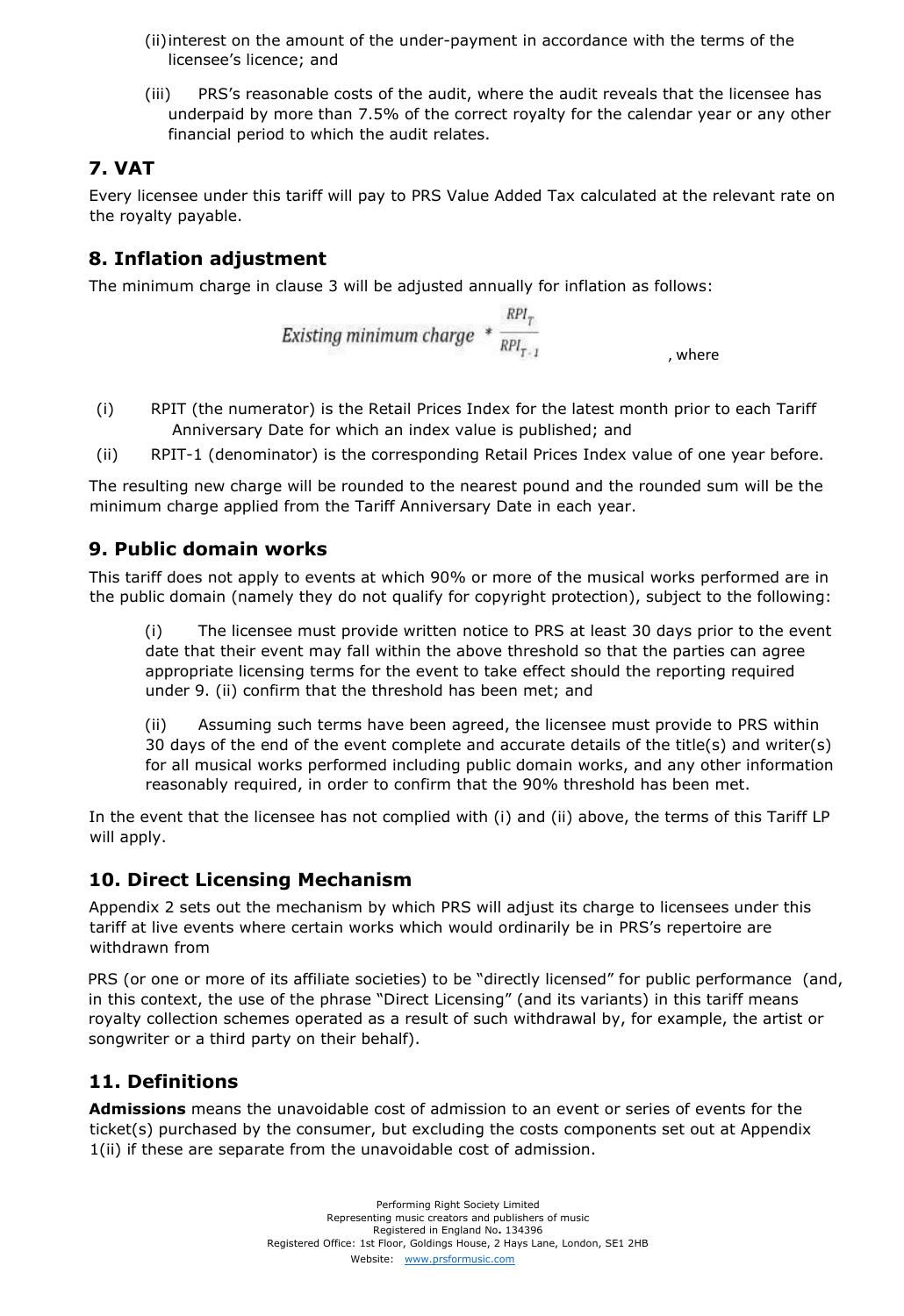**Affiliate** means a licensee's parent, subsidiary, group companies (including other subsidiaries of parents) including any entity in which the licensee has directly or indirectly any share of ownership and/or control.

**Audit Records** means records and books of account including the invoices, receipts and relevant nominal ledger reports from the licensee's accounting systems that pertain to ticket sales and all other income receipts to the licensee (whether from direct ticket sales, Affiliates or third parties, including the promoter) that are covered by the definition of Gross Receipts necessary for the purposes of calculating the PRS charge under this tariff, provided that (except as provided in the following sentence) the licensee shall demonstrate that its financial accounts have been the subject of an unqualified external audit opinion by independent auditors for the financial year in question. Where a licensee is exempt (including, without limitation, under section 477 of the Companies Act 2006) from the requirement to provide audited accounts, however, it will be sufficient for it to provide the documentation listed above, without having to demonstrate that its financial accounts have been audited by independent auditors for the financial year in question.

**Facilities Fees / Restoration Levies** means a fee described as a facility fee, restoration levy, heritage fund contribution or theatre fund contribution that is charged to the consumer as part of the cost of an Admission to an event that is held at licensed premises and where: (i) the amount of the fee is publicly stated; (ii) the proceeds from the fee are accounted for separately in the books of the licensed premises' legal entity; (iii) the purpose of the proceeds is for capital expenditure relating to the restoration, maintenance and improvement of the licensed premises; and (iv) in relation to which proceeds PRS has a right, on request, to obtain an annual statement prepared on behalf of the licensed premises (certified by a suitably qualified auditor, save where the licensee is exempt from providing audited accounts) which states for the relevant year (a) the total value of the proceeds and

(b) confirmation that any use of the proceeds that year has been for the purpose stated in (iii) above.

**General Sale** means the offering of tickets (whether for sale or for free) to the general public, excluding pre-sales to fan club members and members of exclusive ticketing arrangements only available to persons affiliated to or customers of a particular product or service.

#### **Gross Receipts** means:

all monies paid or payable by the consumer in respect of Admissions charges specified in (a) to (g) below, irrespective of whether such monies are received or receivable by the licensee or an Affiliate, or by a third party with a contractual relationship with the licensee:

a. the total price paid by consumers for Admissions purchased across any and all primary sales platforms;

- b. the total price paid by consumers for Admissions purchased on secondary sales platforms which have been directly allocated on such secondary sales platforms (without having been initially purchased via primary sales platforms), whether by the licensee or an Affiliate, or by third parties acting on behalf of the licensee, including the promoter;
- c. the total price of any single event Admissions to boxes and suites, where hospitality such as food and/or drink and/or other private and exclusive facilities are provided within the ticket price, at the price of the highest class of single event Admissions in the immediate vicinity of the relevant boxes and suites, multiplied by the number of seats actually sold in such boxes and suites for the Admissions concerned;

d. the total cost of any multi-event pre-purchase Admissions arrangement such as boxes and suites (to be declared at (i) the annual cost of the arrangement divided by the average annual number of performances in the previous three calendar years, the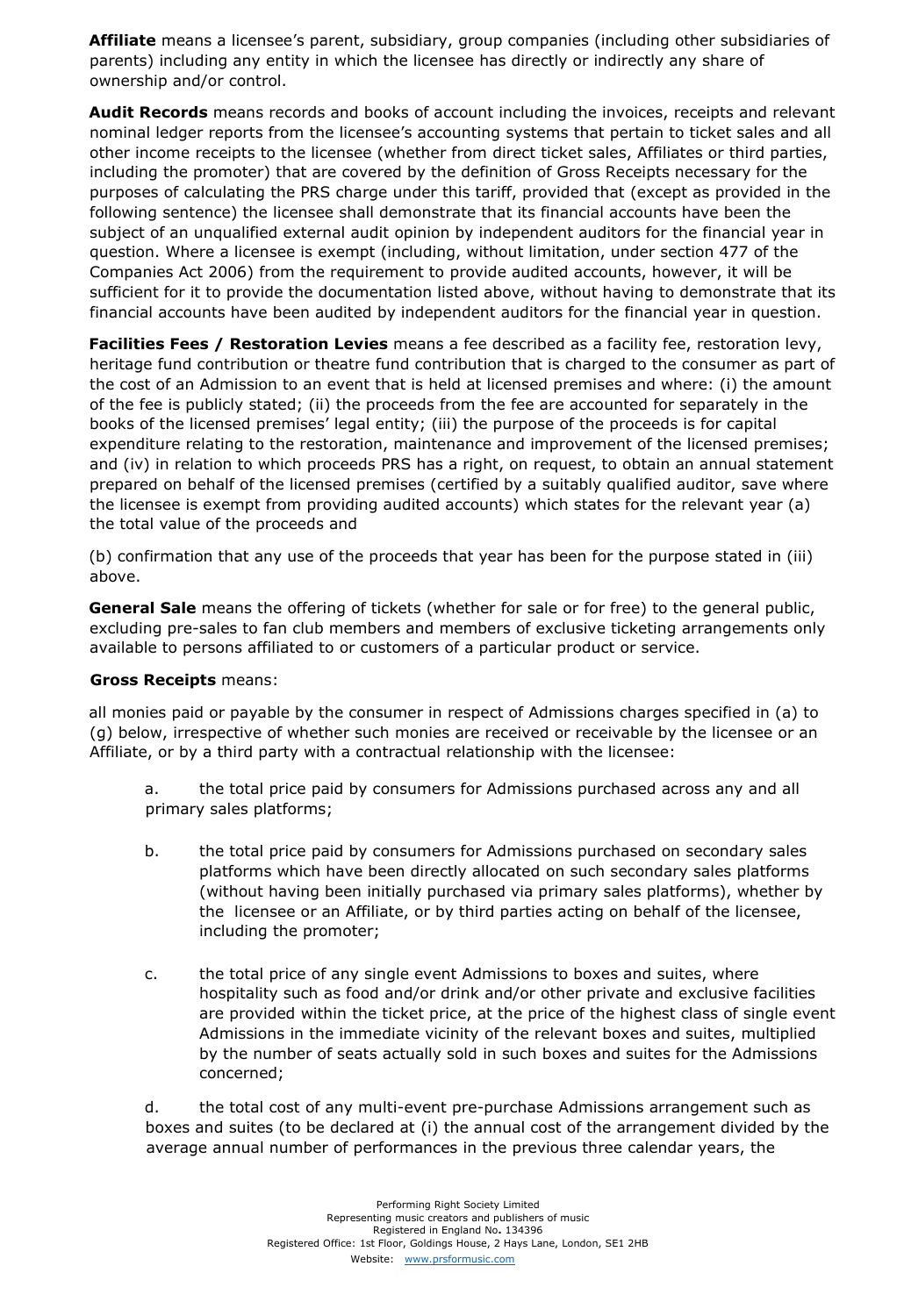product then divided further by the total number of seats in the arrangement and finally that product multiplied by the number of tickets issued under the arrangement for the relevant performance; or at the election of the licensee (ii) the price of the highest class of single event Admissions in the immediate vicinity of the relevant boxes and suites, multiplied by the number of tickets issued for the relevant performance). For the avoidance of doubt, non-Tariff LP events are chargeable under the applicable PRS tariff for the event of that kind;

e. complimentary or discounted Admissions that are part of any commercial arrangement from which revenues are earned by the licensee or Affiliate shall be declared on an event by event basis at the price of the equivalent single event Admissions cost. For the avoidance of doubt, PRS will not charge a royalty in respect of complimentary Admissions provided to any workers attending the event for work purposes as a result of any such commercial arrangement;

f. insofar as not included within the Admissions, any optional features purchased by the consumer that have a nexus with the public performance of PRS repertoire (examples are set out at Appendix 1(i));

g. all booking, administration, service, handling or like fees and charges (but excluding Facilities Fees / Restoration Levies), whether charged to the consumer by the licensee or an Affiliate, or by any third party engaged by the licensee, or charged to the licensee by any third party engaged by the licensee, unless the licensee has elected not to report on these under clause 3 above;

but shall never include: ticket agent and party booking discounts; refunds (where the event is cancelled or rescheduled); any booking fees, administration, service, handling or like fees or charges charged to a consumer or the licensee in respect of any ticket for which a refund has been given (where the event is cancelled or rescheduled); the actual postage/courier delivery and packaging charges where separately itemised; and VAT or any other government tax or imposition of like nature for the time being in force. PRS will not charge a royalty in respect of complimentary Admissions that are not part of any underlying commercial arrangement under which revenues are earned directly by the licensee. Complimentary Admissions allocated and/or utilised by the licensee, the promoter, the venue or the artist shall be deemed not to be part of any underlying commercial arrangement and shall be marked on the ticket as either "complimentary", "not for general sale" or "zero value".

**Qualifying Festival** means a single event offering a series of music performances or music and other entertainments which is marketed as a festival and is held at a predominantly outdoor site using temporary infrastructure which is (i) erected for the purposes of that festival (including as a minimum all of the following: the construction of infrastructure relating to performance areas, the presence of temporary perimeter fencing or controlled access by other temporary means and the provision of toilet facilities and a clean water supply), (ii) used mainly for the purposes of that festival, and (iii) substantially dismantled after the festival. A Qualifying Festival must take place over consecutive days (but no more than ten in any calendar year) with at least twenty unique music performances in the official line up (or at least ten if the event is held over no more than four days) and where a charge is made for admission which allows entry to any performance areas holding performances of artists listed in the official line up.

**Popular Music** means all copyright music and all copyright words or lyrics set to music and includes what is called "classical jazz" but does not include what is usually known as "classical".

**PRS** means the Performing Right Society Limited. Any references in the tariff to PRS will apply equally to any agent or representative of PRS acting on its behalf.

**Tariff Anniversary Date** means 11 June of each year.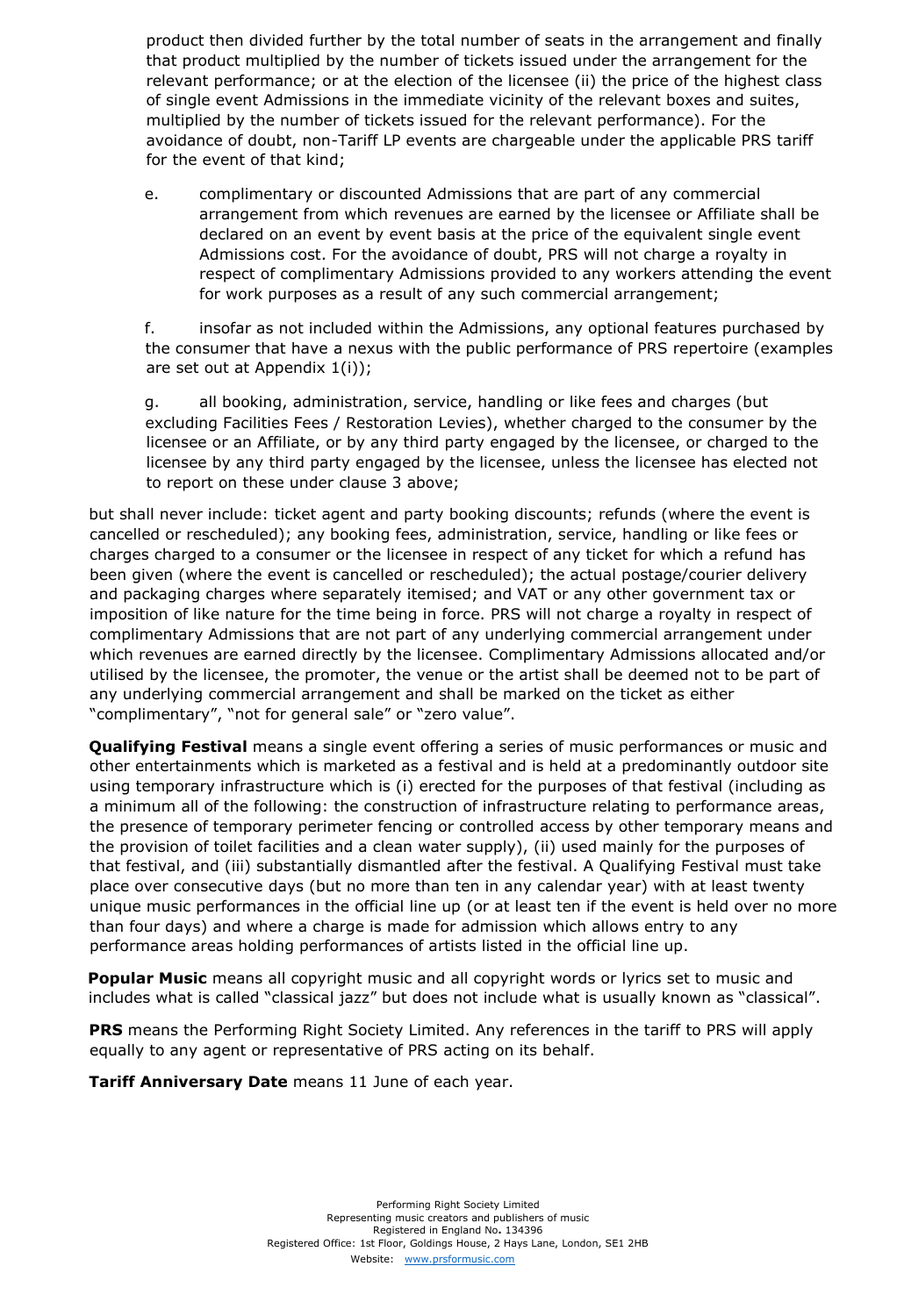#### **Appendix 1**

(i) Examples of optional Admissions features that have a nexus with the public performance of PRS repertoire:

- pre-event performance
- soundcheck
- upgraded or enhanced seating or standing in a controlled area with a view stage/performance area
- VIP viewing platform
- $Q&A$  session with artist(s) including a music performance

(ii) Examples of optional Admissions features that do not have a nexus with the public performance of PRS repertoire

- accommodation
- travel
- parking
- dining
- food
- **beverage**
- merchandise
- event laminates
- Q&A, meet & greet or photograph session with artist(s) where there is no music performance
- access to pre-purchase tickets via a pre-sale or sales channel separate to general public sale (including, for example, pre-sales to fan club members) other than on an event by event basis
- "add on" non-music related experiences at an event (including, without limitation, access to leisure and/or sports facilities and/or activities

## **Appendix 2**

#### **Direct Licensing Mechanism**

1. At live events licensed under Tariff LP where certain works are Directly Licensed, the charge under Tariff LP that would be made by PRS if there were no Directly Licensed public performances i.e. the standard PRS royalty payable under Clause 3 of the tariff, will be reduced by an amount equivalent to the PRS royalty distribution payment that PRS would have paid to its Member(s) in respect of those performances (before the deduction of PRS's commission) in accordance with PRS's royalty distribution policy in force from time to time.